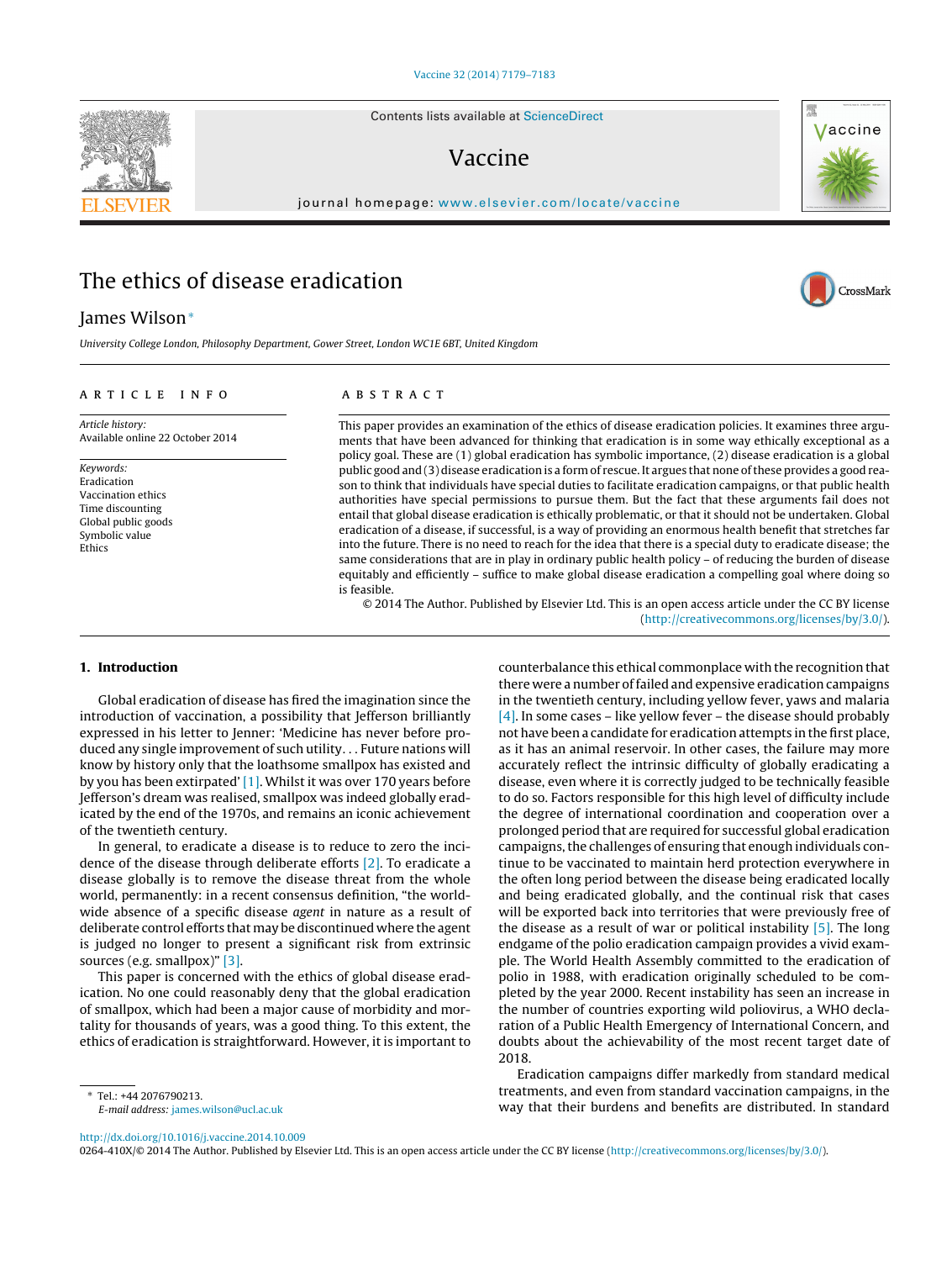contexts of medical treatment, the expectation is that the recipient of the treatment will be its main beneficiary; to give just one example, the International Code of Medical Ethics states that "a physician shall act in the patient's best interest when providing medical care" [\[6\].](#page-4-0) In standard vaccination campaigns, the expectation that the individual person vaccinated is the main beneficiary remains, but such campaigns also aim to create spillover benefits to others from herd protection.

As a global eradication campaign moves closer to success, less and less of the expected benefits of a vaccination will accrue to the person vaccinated, and more and more to the world at large through the elimination of the health threat from the environment. As the number of cases of the disease approaches zero, the expected benefit to individuals who are vaccinated may become less than the expected costs, if the vaccine itself poses at least a minimal risk [\[7\].](#page-4-0) It is sobering to realise that there were between 200 and 300 deaths in childhood as a result of complications such as encephalitis following smallpox vaccination in the US between 1948 and 1965, but only one US death from smallpox in this period [\[8\].](#page-4-0) Whilst the risks of the oral polio vaccine are much smaller than those from the smallpox vaccine, they are far from infinitessimal. It is thus not immediately clear that a global vaccine-based eradication campaign could be successfully completed if all healthcare professionals took literally the demand that each intervention they provide should be in the best interest of each patient considered as an individual.

Even if it will be against the self-interest of some individuals to be vaccinated, this does not entail that eradication campaigns are unethical. Eradication campaigns are large-scale policy interventions. No one expects that an ethically acceptable government policy must be conducive to the best interests of each person considered as an individual  $[9]$ . Indeed, government policies frequently allow suffering and death to occur in the pursuit of broader social goals, without these policies being thought to be automatically unethical on this basis. For example, road traffic accidents are a major cause of morbidity and mortality in every country. It would be possible to significantly reduce the number of deaths by greatly reducing speed limits – but both governments and the vast majority oftheir citizens take the view that doing so would be disproportionate given the economic benefits of fast road transportation, and the importance of personal liberty. To the extent that eradication campaigns are compared to ordinary medical practice they may look ethically problematic, but to the extent that they are compared to public policy contexts such as transport they may seem relatively unproblematic.

Which is the right frame to bring to the ethical consideration of eradication policies? This article provides an initial answer, by examining whether there is anything that is ethically exceptional about eradication  $[10]$ . If there is, we should expect eradication policies to be subject to sui generis ethical considerations; if there is not, we should expect standard approaches to the ethics of public health policy to be sufficient. I begin by examining three arguments that have been put forward for thinking that eradication is in some way special as a policy goal. These are (1) that global eradication has symbolic importance; (2) disease eradication is a global public good, and (3) disease eradication is a form of rescue. I argue that none of these arguments succeeds in showing that eradication is sui generis as a policy goal. None of these arguments provides a reason for thinking that public health authorities have special duties to pursue eradication campaigns, or that individuals have special duties to facilitate them. I then argue that the fact that these arguments fail does not entail that global disease eradication is ethically problematic, or that it should not be undertaken. Global eradication of a disease, if successful, is a way of providing an enormous health benefit that stretches far into the future. There is no need to reach for the idea that there is a special duty to eradicate disease; the

same considerations that are in play in ordinary public health policy – of reducing the burden of disease equitably and efficiently – suffice to make global disease eradication a compelling goal where doing so is feasible.

## **2. The symbolic value argument**

Eradication is often thought to have an important symbolic value. The tangible goal of eradicating polio has energised donors – such as members of the Rotary Club – for many years. Margaret Chan, the Director General of the WHO, put it thus in a speech to the Rotary International Convention in 2008, 'We have to prove the power of public health. The international community has so very few opportunities to improve this world in genuine and lasting ways. Polio eradication is one' [\[11\].](#page-4-0)

It is sometimes argued that this symbolic value makes eradication an ethically special case – and hence that eradication policies should be pursued over and above the actual health benefits they provide. Certainly, as we explore in more detail later, eradication policies need to stay the course, and large-scale success stories like smallpox help to make the goal seem achievable. But this is merely to say that eradication requires a firm long-term commitment if it is to be successful, rather than to take the symbolic value of eradication to be a reason to undertake such a policy in the first place. The symbolic value of eradication does not create ethical duties by itself. Even if it is agreed that eradication has a high symbolic value for many individuals, this does not provide a reason for thinking that anyone has an additional ethical duty to facilitate eradication campaigns by agreeing to be vaccinated, or that governments have an additional permission to do things that would otherwise constitute a violation of someone's rights, such as enforcing vaccination.

Ifthe person to be vaccinated agrees that disease eradication has high symbolic value, then it seems plausible to suppose that she would be willing to take the steps necessary in her own conduct to facilitate disease eradication, and to allow others to interfere with her life for this purpose. But the operative moral principle here is informed consent, and the symbolic value of eradication plays only a derivative role. If someone does not think that disease eradication has an important symbolic value, it is difficult to see how the fact that it had symbolic reason for others could either generate a moral duty for her to subject herself to risk, or a permission for others to coerce her in order to preserve this symbolic value.

When symbolic values are weighed in the balance against things that have intrinsic value, then the merely symbolically valuable must give way. We can see this clearly if we take something that uncontroversially has only a symbolic value, such as the US flag. Suppose that a factory in China that makes US flags for the export market catches fire by accident. Passers-by, who do not personally endorse the symbolic value of the US flag, would have no duty to endanger themselves to prevent the flags from being immolated. A committed US patriot might conceivably believe that he had a reason to rescue the flags, but even in this case, it would be ethically indefensible to choose to rescue the flags instead of rescuing a human being [\[12\].](#page-4-0)

#### **3. The global public goods argument**

Barrett argues that global eradication of disease is a key example of a global public good – a good that is both non-excludable and non-rival: 'Once provided, no country can be prevented from enjoying a global public good, nor can any country's enjoyment of the good impinge on the consumption opportunities of other countries.When provision succeeds, global public goods make people everywhere better off' [\[13\].](#page-4-0)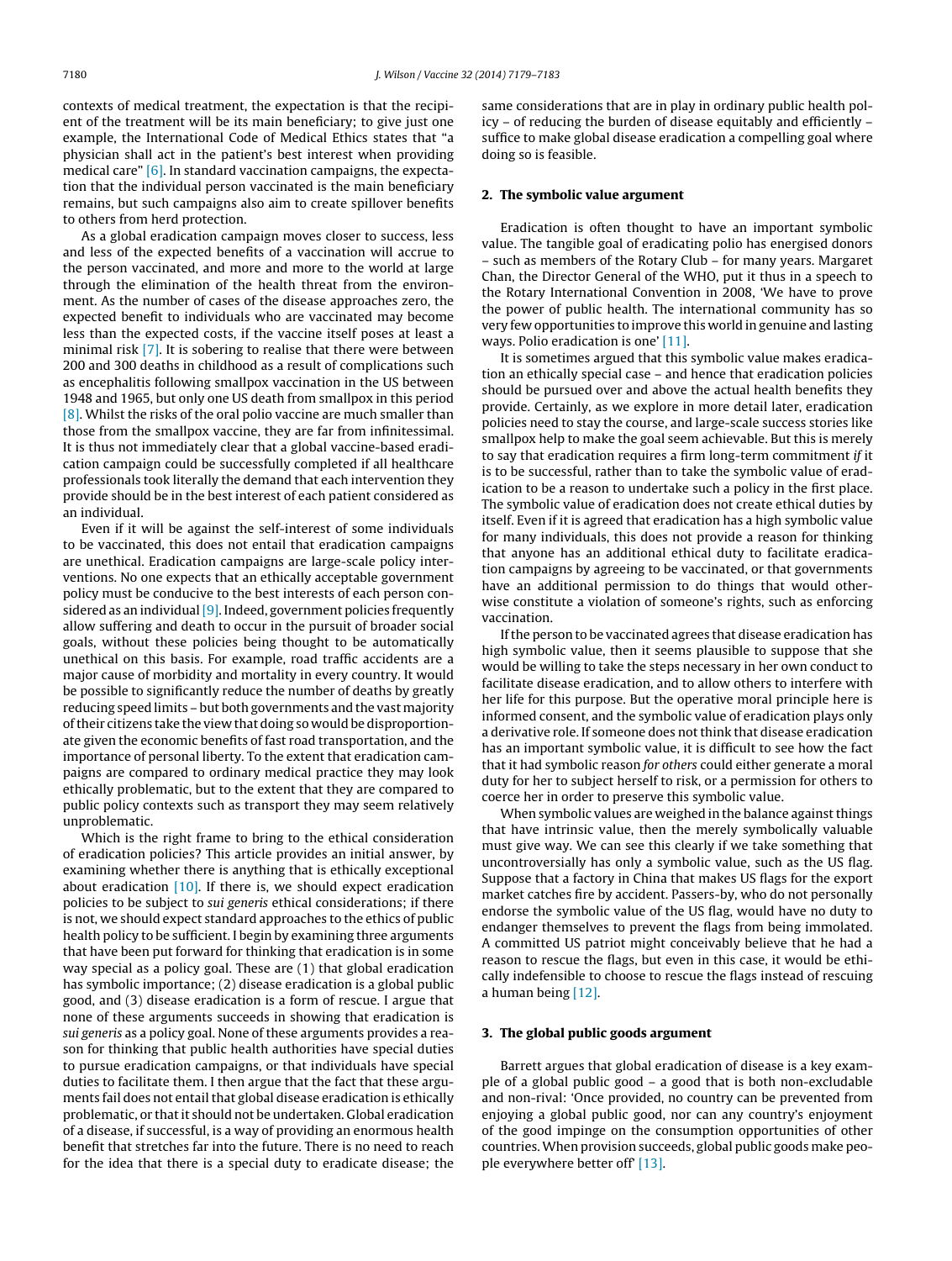In other contexts where public goods need to be provided it is usually taken for granted that communities may legitimately require their members to contribute to the provision of these goods regardless of whether so doing is in the best interests of each person considered as an individual. Obvious examples would include jury service or paying one's taxes. So it might be thought that the mere fact that eradication is a global public good is sufficient to show that there are special ethical duties to undertake disease eradication policies.

However, this claim looks dubious. First, obligations to do one's fair share towards providing a public good are usually articulated in the context of an ongoing understanding of political community, in which each person has already benefited from social cooperation. It is considerably more challenging to establish that there is a global community of a type that is sufficient to ground obligations on individuals to ensure the provision of global public goods.

Second, even leaving this difficulty on one side, it is unclear that the status of disease eradication as a public good sets it apart from policies of disease control. Risk reductions in general would plausibly appear to be public goods, as they are usually nonrival and non-excludable. If so, the global public goods argument does nothing to support policies of risk elimination (eradication) over risk reduction (control). If the global public goods theorist wishes to maintain that eradication alone, and not mere risk reduction is a global public good, then she needs to explain why.

In the above quotation, Barrett suggests that it is the universality of the benefit that is key, and it is this that allows Barrett to say that "people everywhere are better off" as a result of the global public good. However, it is unclear in what sense people everywhere benefit from the eradication of a disease such as guinea worm. The most obvious answer is that there is a current health threat that would be removed from the environment, and so everyone would be benefited by living in a safer environment. However, the degree to which the environment is made safer, and the ways in which it is made safer, and for whom need to be specified. In this case it is unclear in what way citizens of a country that did not in any case have guinea worm (for instance the UK) would be benefited by global eradication of the disease. Or if this is a benefit, then it is unclear that it is a large and significant benefit for those individuals.

In addition, it would be puzzling to claim that a risk reduction for a particular disease is not a global public good, but an elimination of that risk is. All human beings will die at some point or other. So even if one particular disease is eradicated, it will still be the case that everyone will die of some disease or other. So whilst it might be possible to conceptualise the elimination of a threat to health as a global public good, it is unclear why we should think of the reduction of a particular risk to health to zero to be specially significant, where there are still many risks to health in the environment. In either case, the appeal to eradication as a global public good does little to justify either the claim that individuals have special duties to facilitate eradication campaigns, or that public health authorities have special permissions to pursue them.

## **4. Is eradication a form of rescue?**

Claudia Emerson argues that the duty to rescue provides the main reason to adopt plans to eradicate disease:

The duty to rescue obliges one to rescue someone in distress provided one has the ability to do so, and doing so does not require excessive sacrifice. . . Consider the case of polio, where it is projected that the failure to complete eradication will result in 4 million children contracting paralytic polio over the next twenty years. . . Failure to eradicate in this case is synonymous with a failure to rescue, given that we have the means to save those 4 million children from the harm of polio  $[14]$ .

It is important to distinguish between obligations of rescue and more general obligations of beneficence. Common sense morality takes obligations of rescue to be much more stringent than those of beneficence. Rescue cases involve identifiable individuals who are in peril now. Saving miners who are now trapped underground would be a rescue, but upgrading pit machinery to reduce the risk that accidents will happen in the future would be beneficence, but not rescue.

The chief ethical debate in this area is if the claims of those now in peril really are more pressing than those of unidentifiable individuals who may get into peril at some point in the indeterminate future. Whilst some ethicists, such as Singer [\[15\]](#page-4-0) argue that obligations of beneficence are just as stringent as those of rescue, they do so on the basis of a moral argument, rather than – as Emerson appears to do – simply re-categorising a case of beneficence as one of rescue. If we followed Emerson's usage, and allowed reducing risk to unidentifiable people over the long term to count as rescuing them, then it seems that more or less anything would count as a rescue. Most ordinary public health activity, such as routine immunisation, or health and safety inspections of restaurants, would count as rescuing those unidentifiable individuals who would then not contract disease.

It would seem better to acknowledge that the eradication campaign does not rescue the people who do not get polio in the future. Rather it permanently removes a health risk of a certain kind from their environment, and so makes it the case that no one will in the future have to be rescued from this health risk. This is an important benefit, and as the next section explores, is the ground for a more successful argument in favour of eradication policies.

#### **5. Eradication as ordinary health policy**

Malaria currently creates a burden of disease of over 82 million DALYs per year [\[16\].](#page-4-0) If an effective vaccine becomes available, and a successful eradication campaign then reduced to zero the burden of disease from malaria for the remainder of human existence, this would provide an extraordinarily large health benefit [\[17\].](#page-4-0) Whilst we have found no special reason to opt for eradication policies just as such, eradicating disease is clearly one way of meeting more general desiderata of public health policy – reducing the burden of disease equitably and efficiently. Eradication policies will sometimes have a more favourable balance of burdens and benefits than other competing health interventions – and in such cases they should be chosen.

Standard cost effectiveness tools struggle to accurately account for the benefits of ordinary national vaccination campaigns [\[18\].](#page-4-0) Accounting for the benefits of eradication campaigns is significantly more difficult. In what follows, I shall aim to sketch some of these additional problems, and argue that they should not stand in the way of eradication campaigns.

The first difficulty relates to uncertainty. It is extremely difficult to globally eradicate a disease. Only one such attempt has so far succeeded in humans, so it would be unrealistic to think that any given eradication campaign could be guaranteed success. Where an eradication campaign fails it can fail more or less gracefully. It can fail gracefully where, despite not leading to global eradication of a disease, it leads to a significant and sustained reduction in prevalence of the disease, or it can fail less gracefully, leaving no sustained reduction in the prevalence of the disease, and a trail of negative associations that makes it more difficult to mount eradication campaigns in the future. Constructing a model for the prospective cost effectiveness of eradication campaigns is thus very challenging, though progress is being made here [\[19\].](#page-4-0)

Second, there are both ethical and cost effectiveness reasons for thinking that eradication campaigns should aim to go big and go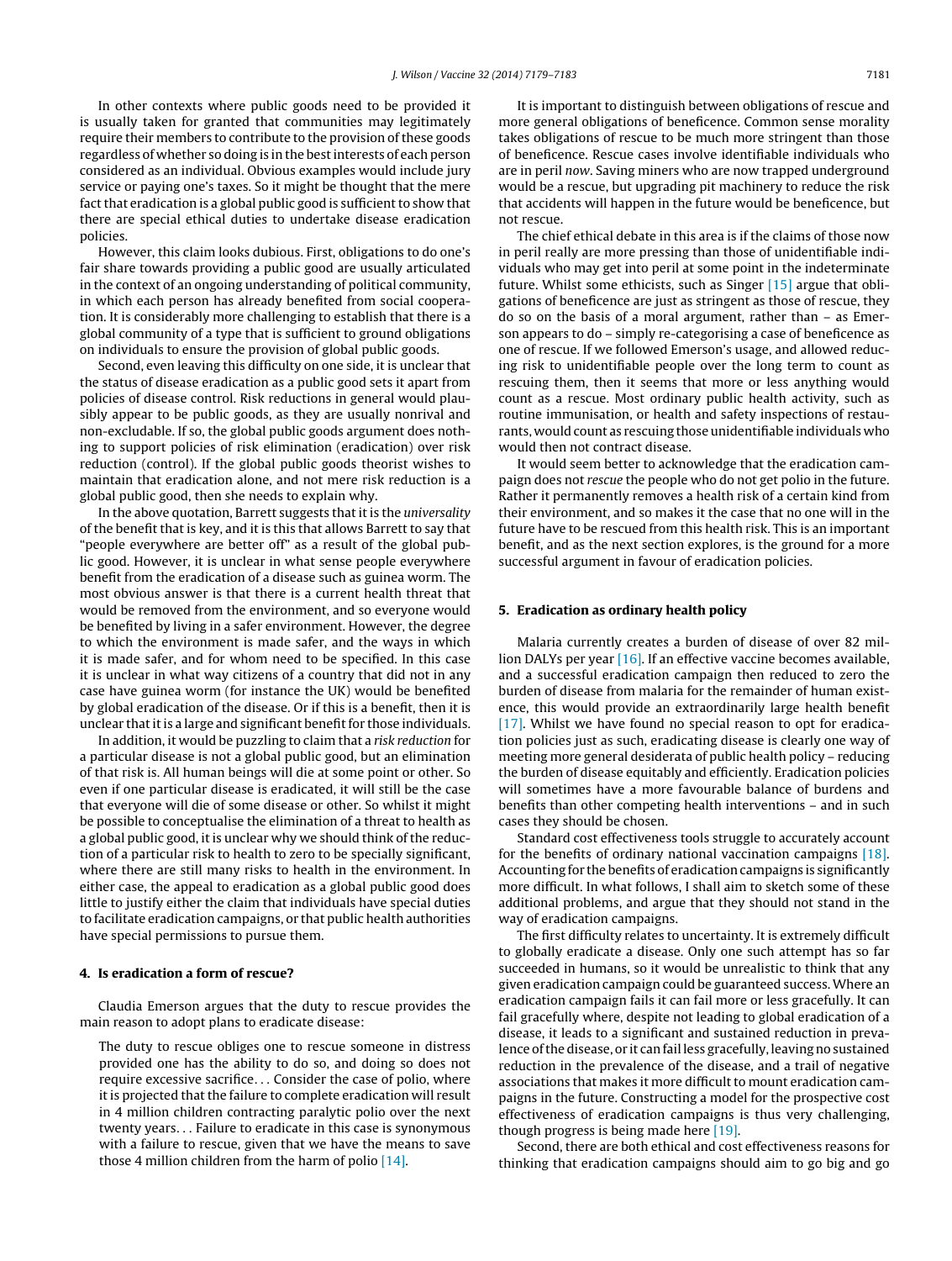<span id="page-3-0"></span>fast [\[20\].](#page-4-0) If an eradication campaign lingers around for a long time in the "last mile", the cost per QALY for preventing each additional case will go up exponentially. The same precautions still need to be taken, and all the surveillance, but the number of people who are actually suffering from the disease will be very small. It is at this point that vaccine refusal is more likely to become a problem – as individuals may not unreasonably question whether they themselves stand to benefit from the vaccination. Where policymakers take the view that eradication should continue to be pursued only where the cost-per-QALY for each individual case remains within tolerable bounds, then they are likely to give up before the job has finished – meaning that there will be continued flare-ups of the disease, with the net result that the disease will never be eradicated [\[21\].](#page-4-0)

Third, and most difficult, there is a deep question about how to weigh even successful eradication campaigns in the balance against other uses of healthcare resources. Disease eradication brings its true benefits only over the long term, whilst healthcare spending tends to focus on short to medium-term benefits. If we assume that it is equally as important to save a life in fifty or a hundred years' time as it is to save one now, then it would seem that we should devote a very great proportion of our current healthcare resources to eradication campaigns. As Murray [\[22\]](#page-4-0) put this point in setting out the initial framework for the Global Burden of disease report:

if health benefits are not discounted, then we may conclude that 100% of resources should be invested in any disease eradication plans with finite costs as this will eliminate infinite streams of DALYs which will outweigh all other health investments that do not result in eradication.

Murray drew the conclusion that in order to avoid this paradox, future health benefits should be subject to a discount rate. This conclusion seems surprising: if the expected total health benefits of eradicating a disease such as malaria really were vastly greater than, say improving control of diabetes, would not this be a strong argument in favour of eradication?

Whilst the terrain here is complex, there seems to be no good reason to apply large discount rates to future health benefits, even if there are good reasons for significantly discounting other future goods [\[23\].](#page-4-0) It is standard in economics to apply a discount rate to commodities, because the price of most commodities falls over time relative to the return we could get on an investment at a bank. This discounting model assumes that the increased amount of commodities that could be bought in the future with the money invested has the same value for wellbeing as the smaller bundle we can buy now. However health gains and avoidance of death would seem to contribute a constant amount to wellbeing whenever they occur. So these reasons for discounting commodities do not imply that future health should be discounted [\[24\].](#page-4-0)

Economists also argue in favour of a discount rate on the grounds of uncertainty. There is a chance that the disease will no longer be a problem in the future and if so, it would be a waste of resources to spend money now on eradicating it, rather than treating another health condition. There is also a chance that there will not be any human beings around to still gain the benefit of the disease's being eradicated – in which case expending the time and effort now to complete the last mile of the disease's eradication would turn out to have been futile. Notice that this time discounting is due to epistemicuncertainty, andnotto any intrinsic lesser importance oflives in the future. Because of this, it seems implausible to think that this discount rate should be large, as "even a 1% discount rate implies that there is a 50% chance that the world will end in 69.7 years" [\[25\].](#page-4-0)

It is possible to claim that lives in the future are intrinsically less important than those now – quite separate from the thoughts about uncertainty. Within the economics and philosophy literature, this is

known as pure time discounting: discounting the value of benefits and harms in the future solely for the reason that they are in the future. Most philosophers have followed Ramsey's lead in thinking that pure discounting "is ethically indefensible and arises merely from the weakness of the imagination"  $[26]$ . The reason for thinking this is simple: there seems to be no reason to think that the mere fact that suffering or death is proximal in time provides a reason to prioritise it, any more than there is a reason to think that suffering or death is proximal in space does. It is interesting to note that the latest version of the Global Burden of Disease Report [\[27\]](#page-4-0) no longer features time discounting of health improvements.

The philosopher Derek Parfit [\[28\]](#page-4-0) provides a powerful way of conceptualising what is at stake here. Suppose we are thinking about three scenarios for the future of malaria.

- 1. Status quo.
- 2. A malaria control campaign reduces the current burden of malaria by 99%.
- 3. An eradication campaign globally eradicates malaria.

It is obvious that, other things being equal, 3 is better than 2, and 2 is better than 1. But how much better is the successful eradication campaign than the control campaign, which merely reduces the burden of its disease to 1% of its current level? Many people would assume that the successful eradication campaign is only marginally better than the successful control measures. But this is to ignore the fact that if we simply reduce the current burden of malaria by 99%, then malaria will (absent some further attempt at eradication, or dramatic change to the environment) continue to cause illness and death for the rest of human history. The likely benefits of the eradication campaign are thus huge in comparison to the control campaign.

#### **6. Conclusion**

I have suggested that the main arguments for thinking that eradication is an ethically exceptional goal are weak. But my aim has not been to oppose eradication as a policy goal, but to give a better explanation of why it is compelling. I think that the main reason for advocating eradication (in cases where it is feasible to do so) is none other than the future health benefits that it provides. There is no good reason to discount future health benefits for reasons other than those of uncertainty; and discounts as a result of uncertainty should be relatively small. And once we recognise this, then the sheer scale of the health benefits that eradication offers gives us a good reason to attempt it in cases where it is judged feasible.

#### **Conflicts of interest**

I confirm that there are no known conflicts of interest associated with this publication and there has been no significant financial support for this work that could have influenced its outcome.

#### **References**

- [1] Jefferson T. Letter to Edward Jenner; 1806, May 14. Available from: [http://etext.](http://etext.virginia.edu/toc/modeng/public/JefLett.html) [virginia.edu/toc/modeng/public/JefLett.html](http://etext.virginia.edu/toc/modeng/public/JefLett.html)
- [2] [Fenner](http://refhub.elsevier.com/S0264-410X(14)01369-3/sbref0010) [F,](http://refhub.elsevier.com/S0264-410X(14)01369-3/sbref0010) [Hall](http://refhub.elsevier.com/S0264-410X(14)01369-3/sbref0010) [AJ,](http://refhub.elsevier.com/S0264-410X(14)01369-3/sbref0010) [Dowdle](http://refhub.elsevier.com/S0264-410X(14)01369-3/sbref0010) WR, [What](http://refhub.elsevier.com/S0264-410X(14)01369-3/sbref0010) [is](http://refhub.elsevier.com/S0264-410X(14)01369-3/sbref0010) [eradication?](http://refhub.elsevier.com/S0264-410X(14)01369-3/sbref0010) [In:](http://refhub.elsevier.com/S0264-410X(14)01369-3/sbref0010) Dowdle [WR,](http://refhub.elsevier.com/S0264-410X(14)01369-3/sbref0010) [Hopkins](http://refhub.elsevier.com/S0264-410X(14)01369-3/sbref0010) [DR,](http://refhub.elsevier.com/S0264-410X(14)01369-3/sbref0010) [editors.](http://refhub.elsevier.com/S0264-410X(14)01369-3/sbref0010) [The](http://refhub.elsevier.com/S0264-410X(14)01369-3/sbref0010) [eradication](http://refhub.elsevier.com/S0264-410X(14)01369-3/sbref0010) [of](http://refhub.elsevier.com/S0264-410X(14)01369-3/sbref0010) [infectious](http://refhub.elsevier.com/S0264-410X(14)01369-3/sbref0010) [diseases.](http://refhub.elsevier.com/S0264-410X(14)01369-3/sbref0010) [New](http://refhub.elsevier.com/S0264-410X(14)01369-3/sbref0010) [York:](http://refhub.elsevier.com/S0264-410X(14)01369-3/sbref0010) [John](http://refhub.elsevier.com/S0264-410X(14)01369-3/sbref0010) [Wiley](http://refhub.elsevier.com/S0264-410X(14)01369-3/sbref0010) [and](http://refhub.elsevier.com/S0264-410X(14)01369-3/sbref0010) [Sons;](http://refhub.elsevier.com/S0264-410X(14)01369-3/sbref0010) [1998.](http://refhub.elsevier.com/S0264-410X(14)01369-3/sbref0010) [p.](http://refhub.elsevier.com/S0264-410X(14)01369-3/sbref0010) [3–17.](http://refhub.elsevier.com/S0264-410X(14)01369-3/sbref0010)
- [3] [Cochi](http://refhub.elsevier.com/S0264-410X(14)01369-3/sbref0015) [SL,](http://refhub.elsevier.com/S0264-410X(14)01369-3/sbref0015) [Dowdle](http://refhub.elsevier.com/S0264-410X(14)01369-3/sbref0015) [WR.](http://refhub.elsevier.com/S0264-410X(14)01369-3/sbref0015) [The](http://refhub.elsevier.com/S0264-410X(14)01369-3/sbref0015) [eradication](http://refhub.elsevier.com/S0264-410X(14)01369-3/sbref0015) [of](http://refhub.elsevier.com/S0264-410X(14)01369-3/sbref0015) [infectious](http://refhub.elsevier.com/S0264-410X(14)01369-3/sbref0015) [diseases:](http://refhub.elsevier.com/S0264-410X(14)01369-3/sbref0015) [advancing](http://refhub.elsevier.com/S0264-410X(14)01369-3/sbref0015) [the](http://refhub.elsevier.com/S0264-410X(14)01369-3/sbref0015) [lessons](http://refhub.elsevier.com/S0264-410X(14)01369-3/sbref0015) [and](http://refhub.elsevier.com/S0264-410X(14)01369-3/sbref0015) [advancing](http://refhub.elsevier.com/S0264-410X(14)01369-3/sbref0015) [experience.](http://refhub.elsevier.com/S0264-410X(14)01369-3/sbref0015) [In:](http://refhub.elsevier.com/S0264-410X(14)01369-3/sbref0015) [Cochi](http://refhub.elsevier.com/S0264-410X(14)01369-3/sbref0015) [SL,](http://refhub.elsevier.com/S0264-410X(14)01369-3/sbref0015) [Dowdle](http://refhub.elsevier.com/S0264-410X(14)01369-3/sbref0015) [WR,](http://refhub.elsevier.com/S0264-410X(14)01369-3/sbref0015) [editors.](http://refhub.elsevier.com/S0264-410X(14)01369-3/sbref0015) [Disease](http://refhub.elsevier.com/S0264-410X(14)01369-3/sbref0015) [eradication](http://refhub.elsevier.com/S0264-410X(14)01369-3/sbref0015) [in](http://refhub.elsevier.com/S0264-410X(14)01369-3/sbref0015) [the](http://refhub.elsevier.com/S0264-410X(14)01369-3/sbref0015) [21st](http://refhub.elsevier.com/S0264-410X(14)01369-3/sbref0015) [century:](http://refhub.elsevier.com/S0264-410X(14)01369-3/sbref0015) [implications](http://refhub.elsevier.com/S0264-410X(14)01369-3/sbref0015) [for](http://refhub.elsevier.com/S0264-410X(14)01369-3/sbref0015) [global](http://refhub.elsevier.com/S0264-410X(14)01369-3/sbref0015) [health.](http://refhub.elsevier.com/S0264-410X(14)01369-3/sbref0015) [Cambridge,](http://refhub.elsevier.com/S0264-410X(14)01369-3/sbref0015) [MA:](http://refhub.elsevier.com/S0264-410X(14)01369-3/sbref0015) [MIT](http://refhub.elsevier.com/S0264-410X(14)01369-3/sbref0015) [Press;](http://refhub.elsevier.com/S0264-410X(14)01369-3/sbref0015) [2011.](http://refhub.elsevier.com/S0264-410X(14)01369-3/sbref0015) [p.](http://refhub.elsevier.com/S0264-410X(14)01369-3/sbref0015) [1](http://refhub.elsevier.com/S0264-410X(14)01369-3/sbref0015)–[12.](http://refhub.elsevier.com/S0264-410X(14)01369-3/sbref0015) [p.](http://refhub.elsevier.com/S0264-410X(14)01369-3/sbref0015) [5.](http://refhub.elsevier.com/S0264-410X(14)01369-3/sbref0015)
- [4] [Stepan](http://refhub.elsevier.com/S0264-410X(14)01369-3/sbref0020) [NL.](http://refhub.elsevier.com/S0264-410X(14)01369-3/sbref0020) [Eradication:](http://refhub.elsevier.com/S0264-410X(14)01369-3/sbref0020) [ridding](http://refhub.elsevier.com/S0264-410X(14)01369-3/sbref0020) [the](http://refhub.elsevier.com/S0264-410X(14)01369-3/sbref0020) [world](http://refhub.elsevier.com/S0264-410X(14)01369-3/sbref0020) [of](http://refhub.elsevier.com/S0264-410X(14)01369-3/sbref0020) [infectious](http://refhub.elsevier.com/S0264-410X(14)01369-3/sbref0020) [diseases](http://refhub.elsevier.com/S0264-410X(14)01369-3/sbref0020) [forever?](http://refhub.elsevier.com/S0264-410X(14)01369-3/sbref0020) [Lon](http://refhub.elsevier.com/S0264-410X(14)01369-3/sbref0020)[don:](http://refhub.elsevier.com/S0264-410X(14)01369-3/sbref0020) [Reaktion](http://refhub.elsevier.com/S0264-410X(14)01369-3/sbref0020) [Books;](http://refhub.elsevier.com/S0264-410X(14)01369-3/sbref0020) [2011.](http://refhub.elsevier.com/S0264-410X(14)01369-3/sbref0020)
- [5] [Klepac](http://refhub.elsevier.com/S0264-410X(14)01369-3/sbref0025) [P,](http://refhub.elsevier.com/S0264-410X(14)01369-3/sbref0025) [Metcalf](http://refhub.elsevier.com/S0264-410X(14)01369-3/sbref0025) [J,](http://refhub.elsevier.com/S0264-410X(14)01369-3/sbref0025) [McLean](http://refhub.elsevier.com/S0264-410X(14)01369-3/sbref0025) [A,](http://refhub.elsevier.com/S0264-410X(14)01369-3/sbref0025) [Hampson](http://refhub.elsevier.com/S0264-410X(14)01369-3/sbref0025) [K.](http://refhub.elsevier.com/S0264-410X(14)01369-3/sbref0025) [Introduction:](http://refhub.elsevier.com/S0264-410X(14)01369-3/sbref0025) [towards](http://refhub.elsevier.com/S0264-410X(14)01369-3/sbref0025) [the](http://refhub.elsevier.com/S0264-410X(14)01369-3/sbref0025) [endgame](http://refhub.elsevier.com/S0264-410X(14)01369-3/sbref0025) [and](http://refhub.elsevier.com/S0264-410X(14)01369-3/sbref0025) [beyond:](http://refhub.elsevier.com/S0264-410X(14)01369-3/sbref0025) [complexities](http://refhub.elsevier.com/S0264-410X(14)01369-3/sbref0025) [and](http://refhub.elsevier.com/S0264-410X(14)01369-3/sbref0025) [challenges](http://refhub.elsevier.com/S0264-410X(14)01369-3/sbref0025) [for](http://refhub.elsevier.com/S0264-410X(14)01369-3/sbref0025) [the](http://refhub.elsevier.com/S0264-410X(14)01369-3/sbref0025) [elimination](http://refhub.elsevier.com/S0264-410X(14)01369-3/sbref0025) [of](http://refhub.elsevier.com/S0264-410X(14)01369-3/sbref0025) [infectious](http://refhub.elsevier.com/S0264-410X(14)01369-3/sbref0025) [dis](http://refhub.elsevier.com/S0264-410X(14)01369-3/sbref0025)[eases.](http://refhub.elsevier.com/S0264-410X(14)01369-3/sbref0025) [Philos](http://refhub.elsevier.com/S0264-410X(14)01369-3/sbref0025) [Trans](http://refhub.elsevier.com/S0264-410X(14)01369-3/sbref0025) [R](http://refhub.elsevier.com/S0264-410X(14)01369-3/sbref0025) [Soc](http://refhub.elsevier.com/S0264-410X(14)01369-3/sbref0025) [B](http://refhub.elsevier.com/S0264-410X(14)01369-3/sbref0025) [2013;368,](http://refhub.elsevier.com/S0264-410X(14)01369-3/sbref0025) [20120137.](http://refhub.elsevier.com/S0264-410X(14)01369-3/sbref0025)